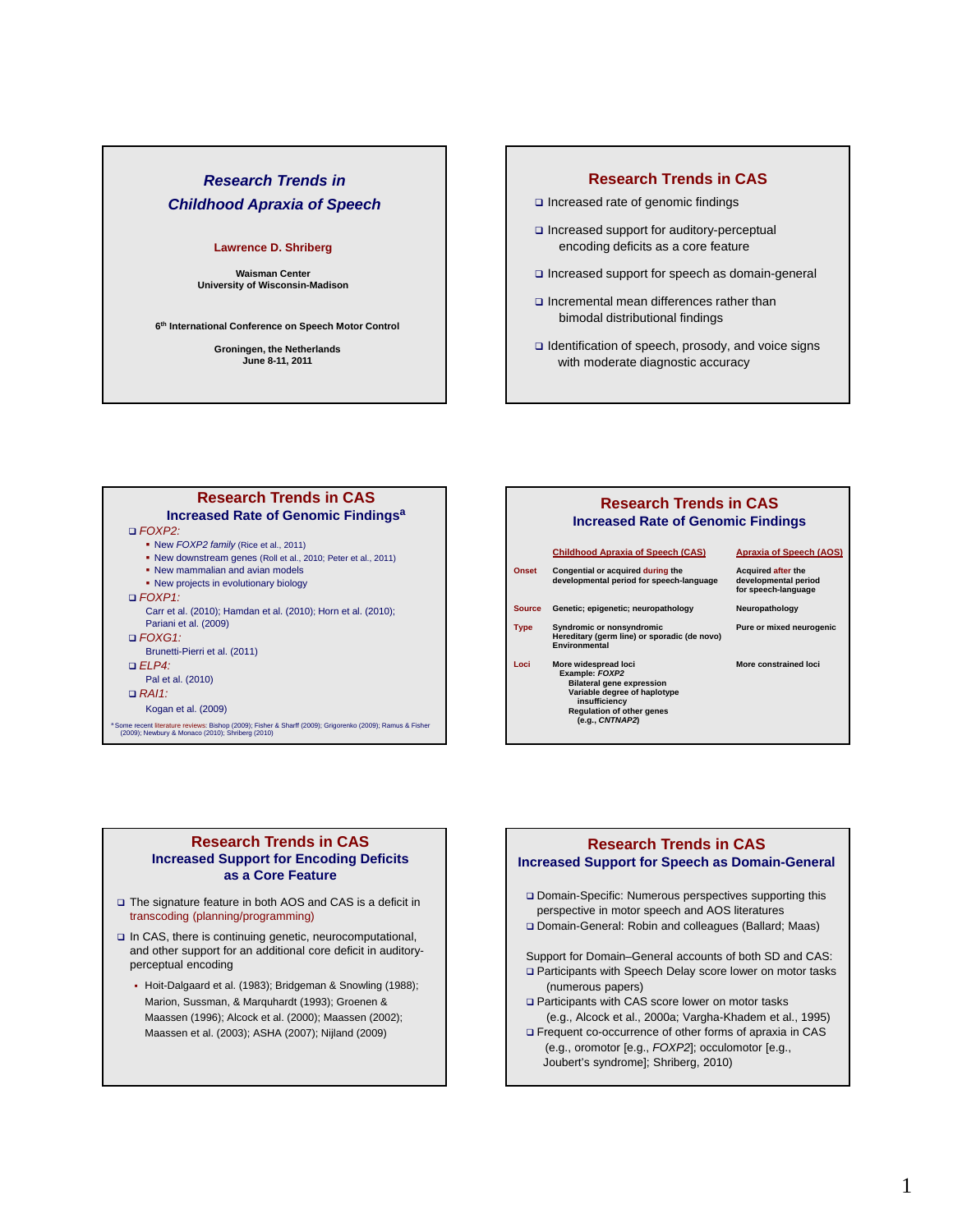

## **Research Trends in CAS Identification of Speech, Prosody, and Voice Signs With Moderate Diagnostic Accuracy**<sup>a</sup>

| <b>Linguistic Domains</b> |                                                               |                                                            |                                                                                        |
|---------------------------|---------------------------------------------------------------|------------------------------------------------------------|----------------------------------------------------------------------------------------|
|                           | <b>Precision</b>                                              | <b>Stability</b>                                           |                                                                                        |
| 1. Vowels                 | <b>Imprecise Diphthongs</b><br><b>Distorted Substitutions</b> | <b>Less Stable F1</b><br><b>Less Stable Vowel Duration</b> | Shriberg, Fourakis, et al.<br>(in preparation)<br>Shriberg, Jakielski, & Strand (2010) |
| 4. Phrasing               |                                                               | <b>Less Variant Speech Durations</b>                       | Shriberg, Green, et al. (2003)                                                         |
| 5. Rate                   | <b>Slow Speech Rate</b><br><b>Slow Articulation Rate</b>      |                                                            | Shriberg, Potter, et al. (2011)                                                        |
| 6. Stress                 | <b>Inaccurate Lexical Stress</b>                              |                                                            | Shriberg, Campbell, et al. (2003)                                                      |
| 10. Resonance             | <b>Lower F2-High Vowels</b><br>(Nasopharyngeal)               |                                                            | Shriberg, Jakielski, & Strand (2010)<br>Shriberg, Aram, & Kwiatkowski (1997)           |









Groenen, P., & Maassen, B. (1996). The specific relation between perception and production errors for place of articulation in developmental apraxia of speech. *Journal of Speech and Hearing Research, 39,*  468-483.